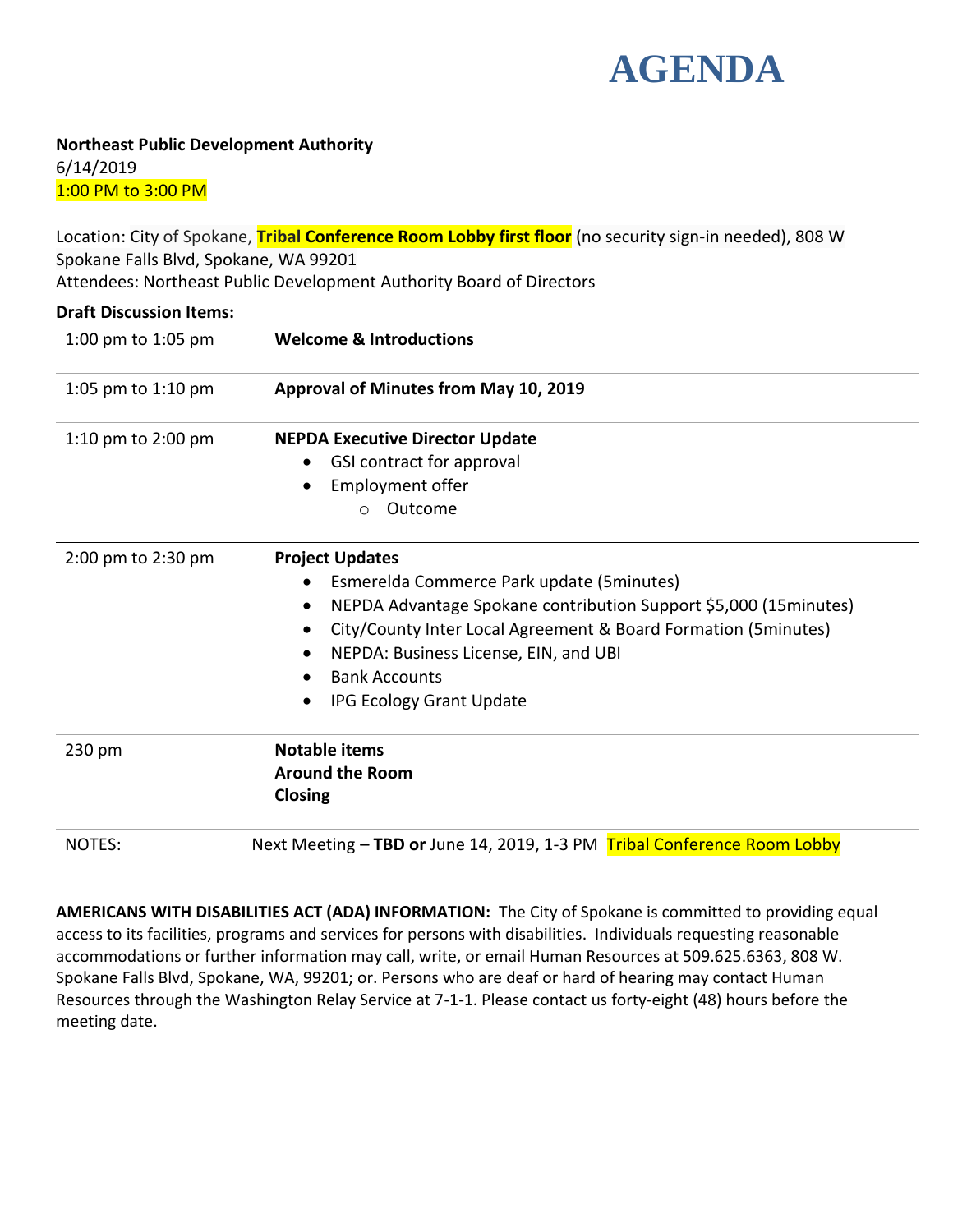# **NORTHEAST PUBLIC DEVELOPMENT AUTHORITY Minutes**

# **May 10, 2019**

Meeting Minutes: Meeting called to order at 2:00 PM

# **Attendance:**

- Board Members Present: Anthony Carollo (Chair), Josh Kerns, Cheryl Stewart, Laura McAloon, Ana Evarano (on behalf of Mike Fagan), Craig Riley, Nicole Hydzik, Scott Simmons
- Board Members Not Present: Mike Fagan
- Staff Members Present: Teri Stripes, Amanda Winchell, Brandon Blankenagel, Pam Bergin, Charlie Wolff
- Guests Present: Todd Mielke, Joe Tortorelli, Don Sherrill

## **Welcome & Introductions:**

Minutes from the March 8, 2019 meeting approved with edits.

# **Project Updates:**

#### 1. **City/County Industrial Street Standards**

- Presentation provided by Brandon Blankenagel with Integrated Capital Programs
- Questions asked and answered
- Discussion ensued
- A focus group will be established in July to help develop industrial street standards. Board members recommended several individuals that would be able to provide productive input on the focus group.
- Cheryl Stewart made a motion to draft a letter to the City of Spokane administration to prioritize the Industrial Street Standards. Motion seconded by Laura McAloon. Motion passed unanimously.

#### 2. **Reaffirm and vote on funding allocation from 2018**

 Cheryl Stewart made a motion to reaffirm the funding allocation from 2018, Motion seconded by Nicole Hydzik. Motion approved unanimously.

#### 3. **Esmerelda Commerce Park Update**

- Contract is being drafted and will move to city council soon
- Legal has a draft development agreement
- Based on the project scoring, the project will receive an incentive of \$201,049
- Laura McAloon makes a motion to draft a letter to council about the benefits of the incentive program. Motion seconded by Cheryl Stewart. Motion passed unanimously.

## 4. **City/County Inter Local Agreement**

- The City/County inter local agreement passed however, the board reformation is being held up.
- County commissioners have amendments that will be presented to council in July.

## **Dismissed for executive session at 1:59**

## **Executive session ended and Board Reconvened 3:45**

## **Notable Items:**

1. Interview Committee (Board members and Todd Mielke) Craig motioned for the Interview Committee to request of Greater Spokane Incorporated to offer David G the Executive Director employment subject to successful background check. Laura second the motion. It was discovered during discussion that this motion needed to be tabled, while a decision to contract based on earlier discussion with GSI as the employer be resolved first. – Laura motioned the motion tabled – Craig second the motion. Vote carried.